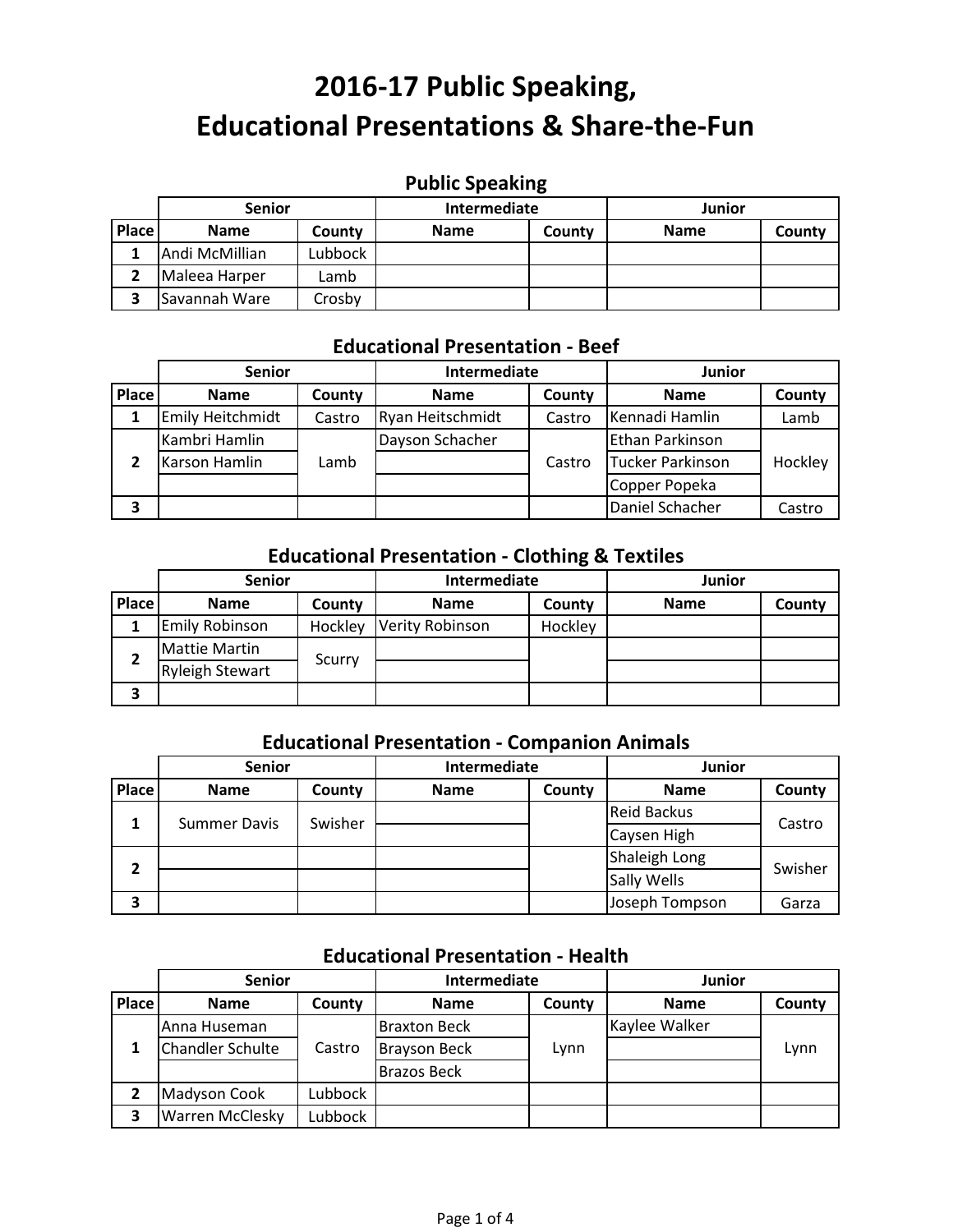### **Educational Presentation ‐ Horse**

|       | <b>Senior</b> |        | Intermediate           |         | Junior            |         |
|-------|---------------|--------|------------------------|---------|-------------------|---------|
| Place | <b>Name</b>   | County | <b>Name</b>            | County  | <b>Name</b>       | County  |
|       |               |        | <b>Shiloh Thomison</b> | Scurry  | Madison Chaouplka | Lubbock |
|       |               |        | <b>Tell Beagley</b>    | Castro  |                   |         |
| 3     |               |        | David Kendrick         | Lubbock |                   |         |

#### **Educational Presentation ‐ Open**

|       | <b>Senior</b>      |        | Intermediate         |         | Junior            |        |
|-------|--------------------|--------|----------------------|---------|-------------------|--------|
| Place | <b>Name</b>        | County | <b>Name</b>          | County  | <b>Name</b>       | County |
|       | Eric Heitschmidt   |        | Cash Martin          | Hale    | Spencer Acker     | Castro |
|       |                    | Castro | <b>Landry Miller</b> |         | Alishia Osterkamp |        |
|       | Gavin Sawyer       | Lamb   | <b>Walker James</b>  | Swisher | Ammileigh Smith   | Garza  |
|       | <b>Emily White</b> | Hale   |                      |         |                   |        |

### **Educational Presentation ‐ Open: Agriculture and Natural Resources**

|              | <b>Senior</b>        |         | Intermediate         |         | Junior                    |        |
|--------------|----------------------|---------|----------------------|---------|---------------------------|--------|
| <b>Place</b> | <b>Name</b>          | County  | <b>Name</b>          | County  | <b>Name</b>               | County |
|              | Garyn Bigham         | Lamb    | Michael Chaloupka    |         | Lubbock Rayna Jo Epley    | Lynn   |
|              | Peyton Brown         |         | <b>Rex Newsome</b>   |         | Chloee Hunt               |        |
| 2            |                      |         | Lubbock Riley Siders | Hockley |                           | Lynn   |
|              |                      |         | <b>Reed Terrell</b>  |         |                           |        |
| 3            | <b>Adaline Utley</b> | Hockley | A J Kendrick         |         | Lubbock   Morgan Griffith | Crosby |

## **Educational Presentation ‐ Open: Family & Consumer Sciences**

|              | <b>Senior</b>      |          | Intermediate       |        | Junior                |        |
|--------------|--------------------|----------|--------------------|--------|-----------------------|--------|
| <b>Place</b> | <b>Name</b>        | County   | <b>Name</b>        | County | <b>Name</b>           | County |
|              | <b>Brook Tyson</b> | Lynn     | <b>Connor Cook</b> |        | <b>Hadleigh Scott</b> |        |
| 1            | Hayden Smith       |          | Lainee Cook        | Lynn   | Hayden Scott          | Lynn   |
| 2            | Kyler Hardegree    | Mitchell | Abigail Burt       | Lamb   | <b>Brindle Harper</b> | Lamb   |
|              |                    |          | Lydia Burt         |        |                       |        |
| 3            | <b>Chris Albus</b> |          |                    |        | Jeremy Burt           | Lamb   |
|              | Kennedy Wood       | Hockley  |                    |        | Jaden Burt            |        |

#### **Educational Presentation ‐ Promote 4‐H**

|       | <b>Senior</b>  |        | Intermediate |        | Junior      |         |
|-------|----------------|--------|--------------|--------|-------------|---------|
| Place | <b>Name</b>    | County | <b>Name</b>  | County | <b>Name</b> | County  |
|       | Rachely Graham |        | Graden Allen |        | Carson Wood | Hockley |
|       |                | Floyd  | Casen Lucas  | Lynn   |             |         |
|       | Jett Patterson | Lamb   |              |        |             |         |
| 3     |                |        |              |        |             |         |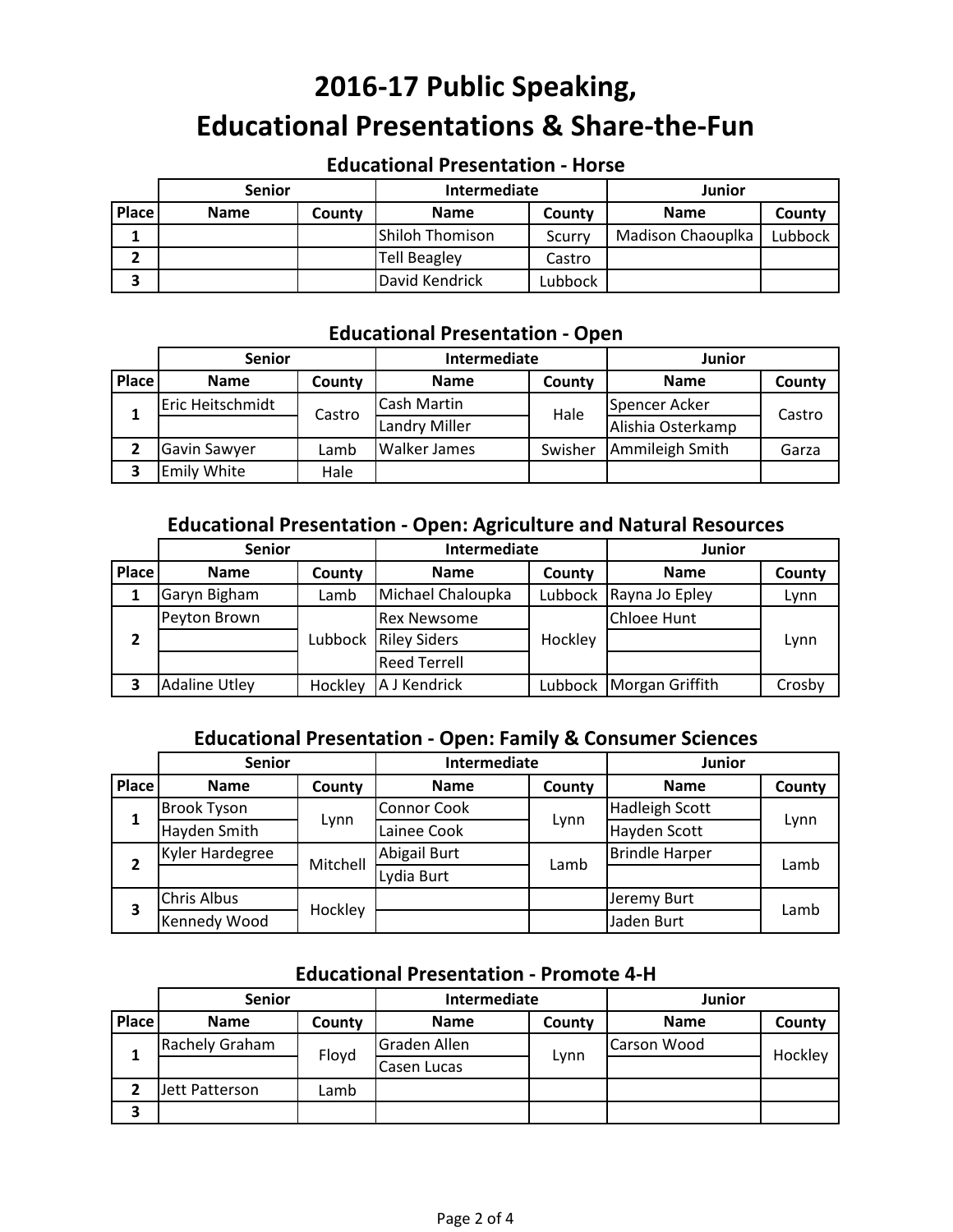## **Educational Presentation ‐ Safety & Injury Prevention**

|              | <b>Senior</b>      |         | Intermediate           |         | Junior        |        |
|--------------|--------------------|---------|------------------------|---------|---------------|--------|
| <b>Place</b> | <b>Name</b>        | County  | <b>Name</b>            | County  | <b>Name</b>   | County |
|              | <b>Bryson High</b> |         | Jayden High            |         | Reagan Stokes |        |
|              | Kristi McAlister   | Castro  | <b>Grady McAlister</b> | Castro  |               | Lynn   |
|              |                    |         | Tye Schulte            |         |               |        |
| 2            | <b>Ember Reed</b>  | Swisher | Caden Crenshaw         | Hockley | Kaden Weekes  | Floyd  |
|              |                    |         | <b>Tyler Parkinson</b> |         |               |        |
| 3            |                    |         | Cash Hardin            | Lamb    |               |        |
|              |                    |         | <b>Trent Wilson</b>    |         |               |        |

## **Educational Presentation ‐ Sheep and/or Goats**

|       | <b>Senior</b> |                       | Intermediate    |                   | Junior               |        |
|-------|---------------|-----------------------|-----------------|-------------------|----------------------|--------|
| Place | <b>Name</b>   | County                | <b>Name</b>     | County            | <b>Name</b>          | County |
|       | Alyssa Cowan  | <b>Carley Taubert</b> | Hale            | <b>Mason Hart</b> |                      |        |
|       | Jodi Evans    | Scurry                |                 |                   | <b>Elyse Taubert</b> | Hale   |
|       |               |                       | Andrea Rboinson | Hockley           |                      |        |
| 3     |               |                       |                 |                   |                      |        |

### **Share‐the‐Fun: Celebrate 4‐H**

|                | <b>Senior</b> |        | Intermediate           |         | Junior      |        |
|----------------|---------------|--------|------------------------|---------|-------------|--------|
| <b>Place</b>   | <b>Name</b>   | County | <b>Name</b>            | County  | <b>Name</b> | County |
|                |               |        | <b>Bailey Baggeran</b> |         |             |        |
|                |               |        | Paige Beachold         |         |             |        |
| 1              |               |        | Chambre Clawson        | Swisher |             |        |
|                |               |        | <b>Cutter Runnels</b>  |         |             |        |
|                |               |        | Landry Young           |         |             |        |
|                |               |        | <b>Trip Runnels</b>    |         |             |        |
| $\overline{2}$ |               |        |                        |         |             |        |
| 3              |               |        |                        |         |             |        |

## **Share‐the‐Fun: Choreographed Routine**

|       | <b>Senior</b> |        | Intermediate  |         | Junior      |        |
|-------|---------------|--------|---------------|---------|-------------|--------|
| Place | <b>Name</b>   | County | <b>Name</b>   | County  | <b>Name</b> | County |
|       |               |        | Jaylee Peters | Lubbock |             |        |
|       |               |        | Audrey Reagan |         |             |        |
| 2     |               |        |               |         |             |        |
| З     |               |        |               |         |             |        |